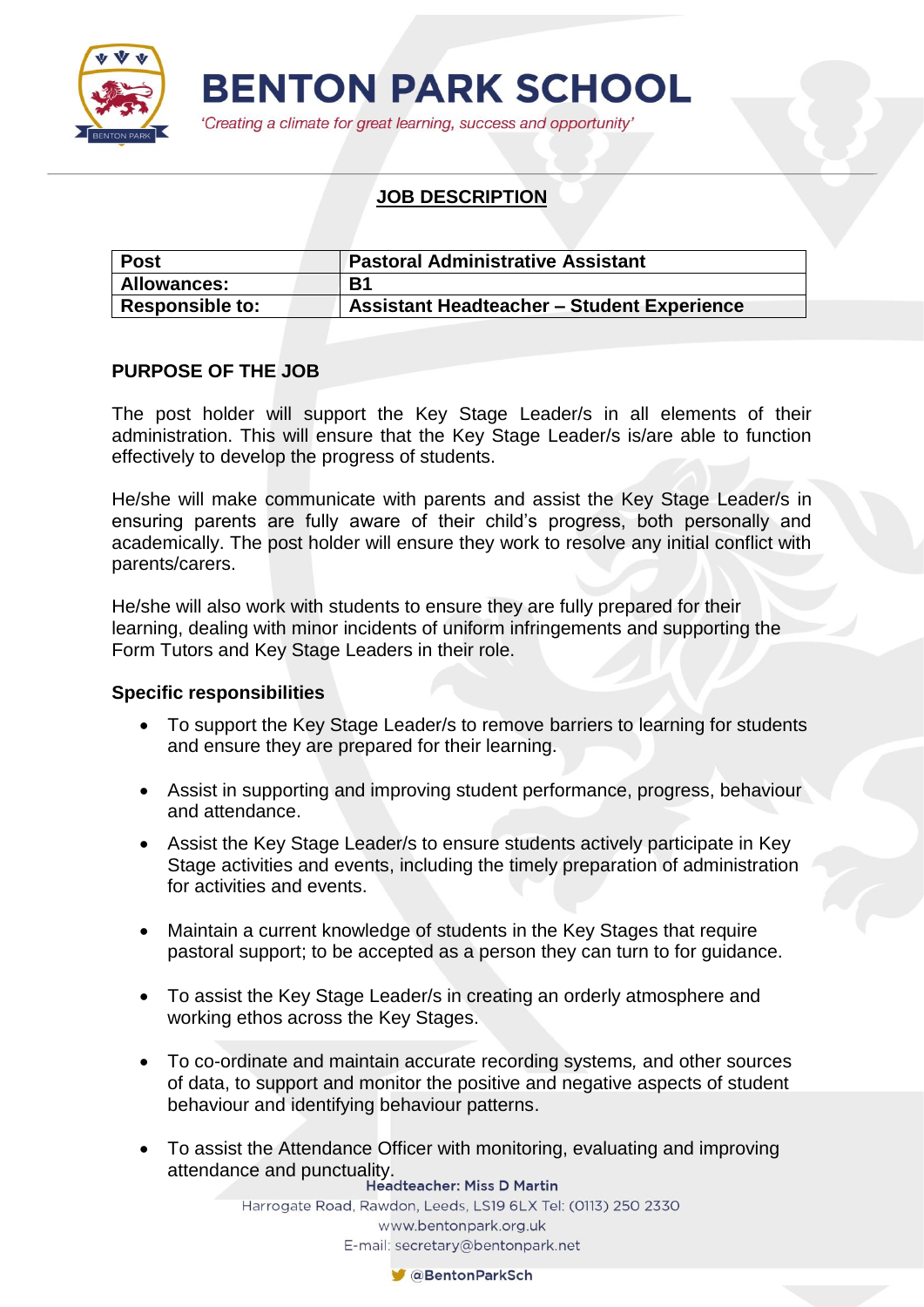

'Creating a climate for great learning, success and opportunity'

- To assist in the implementation of strategies to promote the welfare, guidance, personal and social development of students.
- To support and promote the effective organisation and development of Student Voice and Student Leadership across the Key Stage/s.
- To assist in the organisation, monitoring and promoting of students' achievements and successes and to celebrate them, including the organisation of Rewards Events and displays.
- To support the organisation and operation of effective and well attended Key Stage Parents Evenings.
- To support the organisation of a wide range of internal and external Key Stage events.
- To support SEND admin for students as required, including supporting the communication, operation and administration of appropriate exam access arrangements.
- To ensure timely and accurate completion and dissemination of individual student plans to support health, safety and learning, including PHPs, Risk Assessments, Individual Health care plans etc.
- To support the development, delivery and administration of Early Help plans for individual students.
- To assist in the organisation and operation of key whole school events, including attendance at Open Evening, Induction Events and Key Stage Events and Educational Visits, as required.
- To support the co-ordination, delivery and administration of the whole school mentoring programme.
- To support the development and delivery of extra-curricular activities and enrichment opportunities within the Key Stage/s.

# **Additional Duties**

- To be First Aid trained and respond to requests for First Aid in line with the First Aid Policy.
- The post holder may be required from time to time to undertake lunch or break time duties as requested by SLT.
- The post holder may be required to assist with the invigilation of internal and/or external assessments.

Harrogate Road, Rawdon, Leeds, LS19 6LX Tel: (0113) 250 2330 www.bentonpark.org.uk E-mail: secretary@bentonpark.net

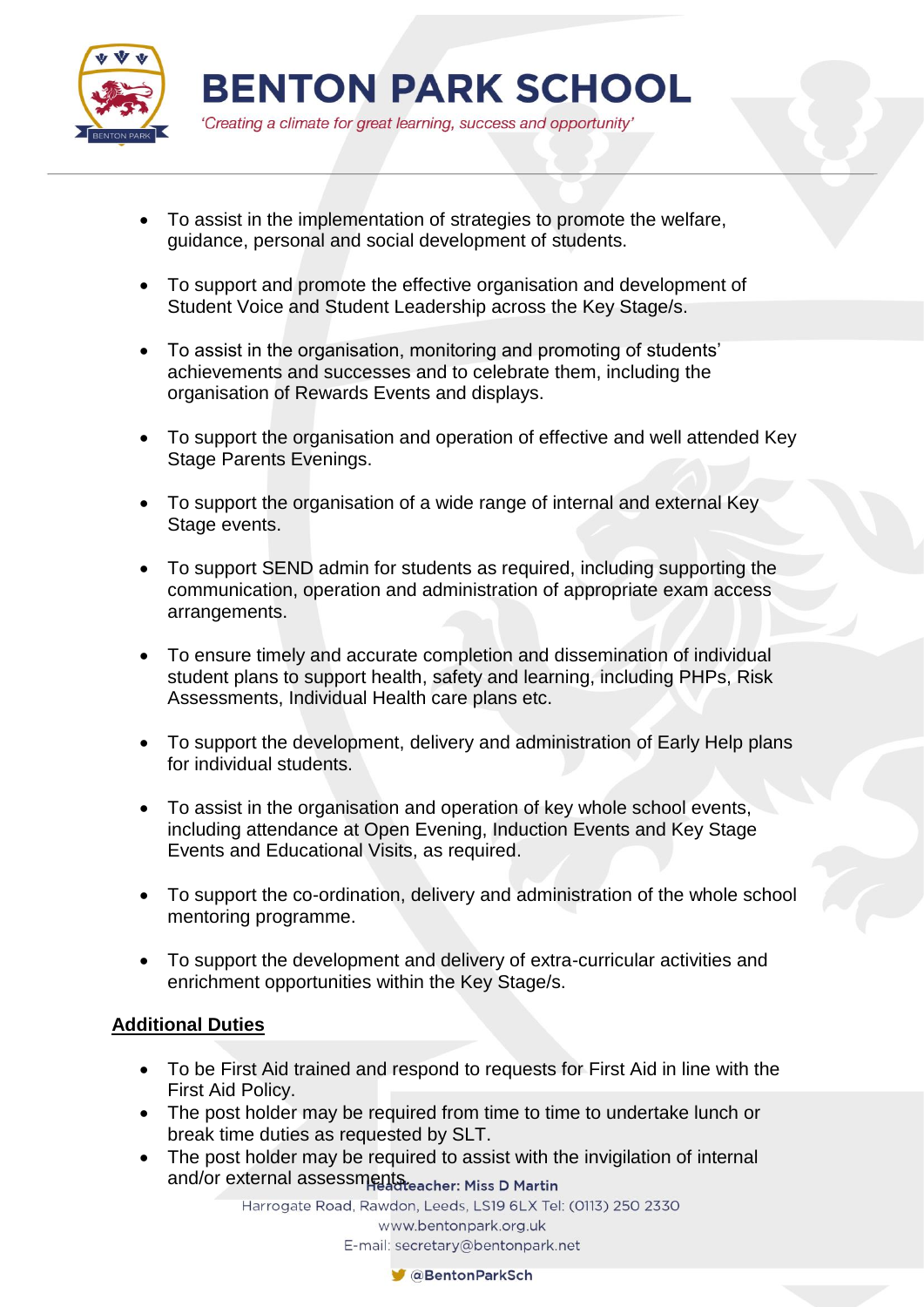

'Creating a climate for great learning, success and opportunity'

- To assist with the supervision of students out of lesson times, including before and after school, break and lunchtime.
- Support and promote the school's policies on Diversity and Equality of Opportunity.
- To be aware of and comply with policies and procedures relating to child protection and safeguarding ensuring all concerns are reported appropriately in a timely manner.
- To be aware of and comply with policies and procedures relating to data protection and the security and confidentiality of data ensuring all concerns are reported appropriately in a timely manner.
- Undertake any other duties commensurate with the grade of the post.

# **VARIATION IN ROLE**

 Given the dynamic nature of the role and structure of Benton Park School, it must be accepted that, as the school's work develops and changes, there will be a need for adjustments to the role and responsibilities of the post. The duties specified above are, therefore, not to be regarded as either exclusive or exhaustive. They may change from time to time, commensurate with the grading level of the post and following consultation with the post holder.

# **HEALTH & SAFETY**

 The post holder will make themselves familiar with the requirements of the Health and Safety Policy which are relevant to their work**.**

**Benton Park School (and the Local Authority) is committed to safeguarding and promoting the welfare of children and young people and expects all staff and volunteers to share in this commitment.**

#### **Headteacher: Miss D Martin** Harrogate Road, Rawdon, Leeds, LS19 6LX Tel: (0113) 250 2330

www.bentonpark.org.uk E-mail: secretary@bentonpark.net

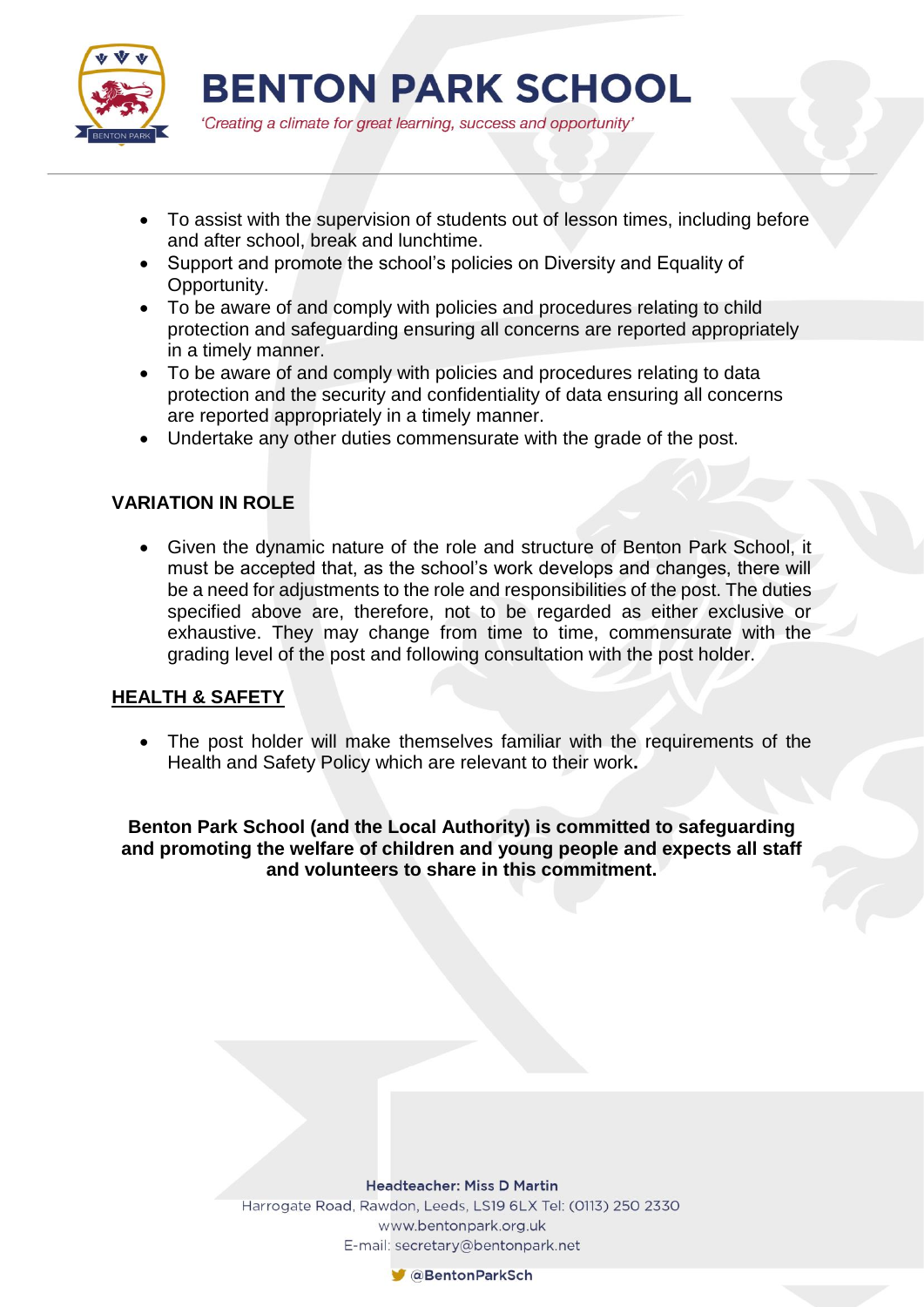

'Creating a climate for great learning, success and opportunity'

Job Title: Pastoral Assistant

You should be able to provide evidence of:

| <b>KEY CRITERIA</b>            | <b>ESSENTIAL</b>                                                                                                                                                                                                                                                                                                                                                                                                                                                                                        | <b>DESIRABLE</b>                                                                                                                                                                                                                                                           |
|--------------------------------|---------------------------------------------------------------------------------------------------------------------------------------------------------------------------------------------------------------------------------------------------------------------------------------------------------------------------------------------------------------------------------------------------------------------------------------------------------------------------------------------------------|----------------------------------------------------------------------------------------------------------------------------------------------------------------------------------------------------------------------------------------------------------------------------|
| Qualifications &<br>Experience | Good IT skills and demonstrably<br>$\bullet$<br>good levels of literacy and<br>numeracy<br>Experience of working to<br>$\bullet$<br>deadlines<br>Ability to accurately analyse data<br>sets<br>Understanding of data<br>$\bullet$<br>management principles, including<br>responsibilities for secure storage<br>and movement of data.<br>Experience of working with young<br>$\bullet$<br>people(11-16)<br>Experience of developing and<br>$\bullet$<br>maintaining effective<br>communication systems. | Experience of working in a<br>$\bullet$<br>secondary educational<br>environment.<br><b>Experience of effectively</b><br>managing difficult circumstances<br>including conflict.<br>Experience of working with<br>$\bullet$<br>children and families with<br>complex needs. |
| Knowledge &<br>Understanding   | The principles and practices of<br>$\bullet$<br>good data management and how<br>these contribute to operational<br>planning and delivery.<br>The application of ICT packages<br>$\bullet$<br>for efficient and effective data<br>management and administration<br><b>Understanding of Safeguarding</b><br>$\bullet$<br>and Child Protection issues.                                                                                                                                                     | Strategies for ensuring equal<br>$\bullet$<br>opportunities for staff, students<br>and other stakeholders<br><b>Understanding of SEN</b><br>$\bullet$<br>administration.<br>Supporting students through<br>transition process.                                             |
| Skills & abilities             | Well developed analytical,<br>planning and organisational skills<br>Accuracy in inputting and<br>preparing internal and external<br>information in various formats as<br>directed.<br>Able to prioritise work and to<br>٠<br>manage work to meet tight<br>deadlines                                                                                                                                                                                                                                     | Ability to work with a wide range<br>of data effectively.<br>Ability to                                                                                                                                                                                                    |

**Headteacher: Miss D Martin** 

Harrogate Road, Rawdon, Leeds, LS19 6LX Tel: (0113) 250 2330 www.bentonpark.org.uk

E-mail: secretary@bentonpark.net

**C**BentonParkSch